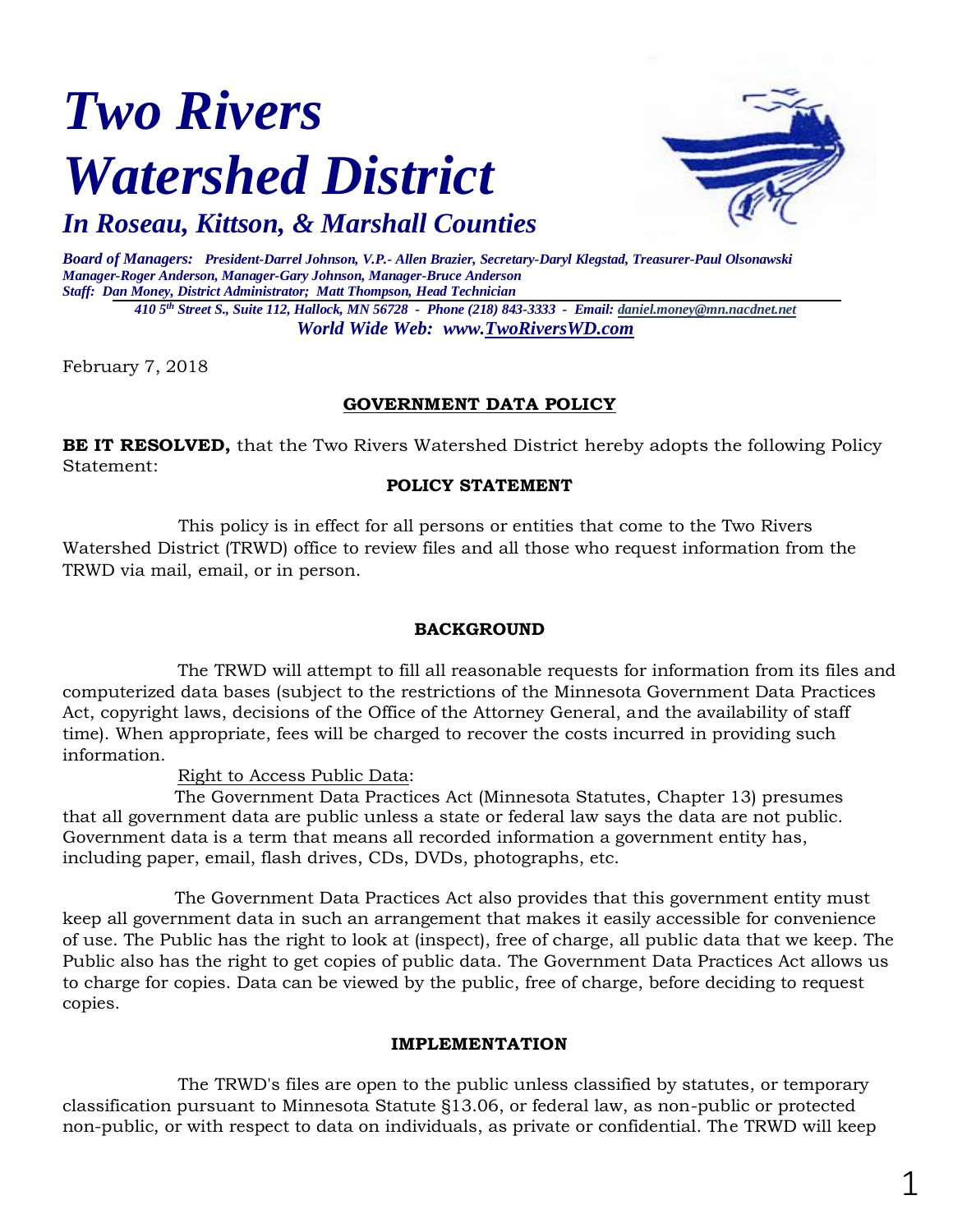its records containing government data in such an arrangement and condition as to make them easily accessible for inspection. Persons wishing to inspect files are asked to schedule an appointment at least 48 hours in advance with the TRWD. This 48 hour lead time may need to be extended for cases in which a file needs to be reviewed for confidential or whistleblower type information, or in the event the district's designee is unavailable. Appointments are to be scheduled during TRWD's business hours on Monday through Friday between 8:00 a.m. and 4:30 p.m. File reviews will be scheduled as soon as possible, depending upon the availability of the appointments and the status of the file. General assistance will be provided by the staff; however, the person requesting the information remains responsible for searching through the file to find the desired information.

## How to Make a Data Request:

You can look at data, or request copies of data that this government entity keeps. Make your request for data to the appropriate individual listed in the Data Practices Contacts on page 4.

Your request to look at data or to request copies of data must be in writing. You may make your written request for data by mail, email, or bringing your written request to the TRWD office, using the data request form on page 5.

If you choose not use to use the data request form, your request should include:

- You are making a request for public data under the Government Data Practices Act (Minnesota Statutes, Chapter 13).
- Whether you would like to inspect the data, have copies of the data, or both.
- A clear description of the data you would like to inspect or have copied.

This government entity cannot require you, as a member of the public, to identify yourself or explain the reason for your data request. However, depending on how you want us to process your request (if, for example, you want us to mail you copies of data), we may need some information about you. If you choose not to give us any identifying information, we will provide you with contact information so you may check on the status of your request. In addition, please keep in mind that if we do not understand your request and have no way to contact you, we will not be able to begin processing your request.

#### How we respond to a data request:

Upon receiving your request, we will work to process it.

- If it is not clear what data you are requesting, we will ask you for clarification. If we do not have the data, we will notify you in writing within 10 business days, if reasonably possible.
- If we have the data, but the data are not public, we will notify you as soon as reasonably possible and state which specific law says the data are not public.
- If we have the data, and the data are public, we will respond to your request appropriately and promptly, within a reasonable amount of time by doing one of the following:
	- o Arrange a date, time, and place to inspect data, for free, if your request is to look at the data, or
	- o Provide you with copies of the data as soon as reasonably possible. You may choose to pick up your copies, or we will mail them to you. We will provide electronic copies upon request if we keep the data in electronic format.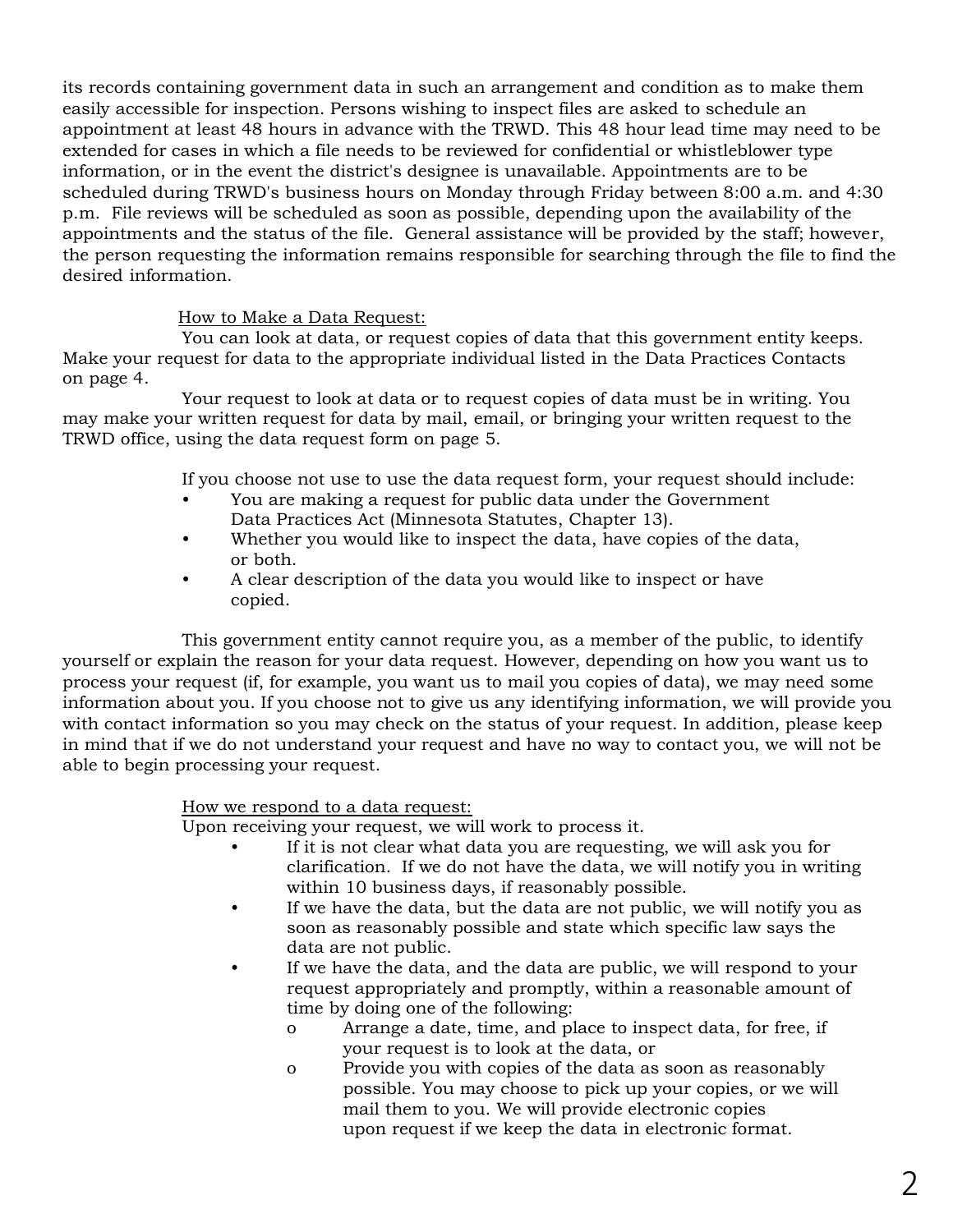Information about copy charges is on page 5. We will provide notice to you about our requirement to prepay for copies.

If you do not understand some of the data (technical terminology, abbreviations, or acronyms), please let us know. We will give you an explanation if you ask.

The Government Data Practices Act does not require us to create or collect new data in response to a data request if we do not already have the data, or to provide data in a specific form or arrangement if we do not keep the data in that form or arrangement (for example, if the data you request are on paper only, we are not required to create electronic documents to respond to your request). If we agree to create data in response to your request, we will work with you on the details of your request, including cost and response time.

In addition, we are not required under the Government Data Practices Act to respond to questions that are not specific requests for data.

#### Requests for summary data:

Summary data are statistical records or reports that are prepared by removing all identifiers from private or confidential data on individuals. The preparation of summary data is not a means to gain access to private or confidential data.

We will prepare summary data if you make your request in writing and pre-pay for the cost of creating the data.

Upon receiving your written request – you may use the data request form on page 6 – we will respond within ten business days with the data or details of when the data will be ready and how much we will charge.

#### **DESIGNATED AUTHORITY**

The District Administrator of the TRWD is designated as the responsible authority for management of data practices of the TRWD.

#### **FEES**

Pursuant to Minnesota Statute §13.03, Subd. 3, if copies of information/documents are requested from files or electronically maintained information, the TRWD will charge searching, retrieving, compiling and copying costs. Clients will be charged in quarter-hour increments of 1/4 hour. No charge will be assessed if files are inspected and no copies are requested. No fees will be charged for documents published and made available by the TRWD as part of its public information efforts.

All estimated charges for copying and services provided by the TRWD shall be paid in advance by the client, and any remaining balance sha11 be invoiced under separate cover.

When a request for data involves any person's receipt of copies of TRWD data that has commercial value and is substantial and discrete portion of or an entire formula,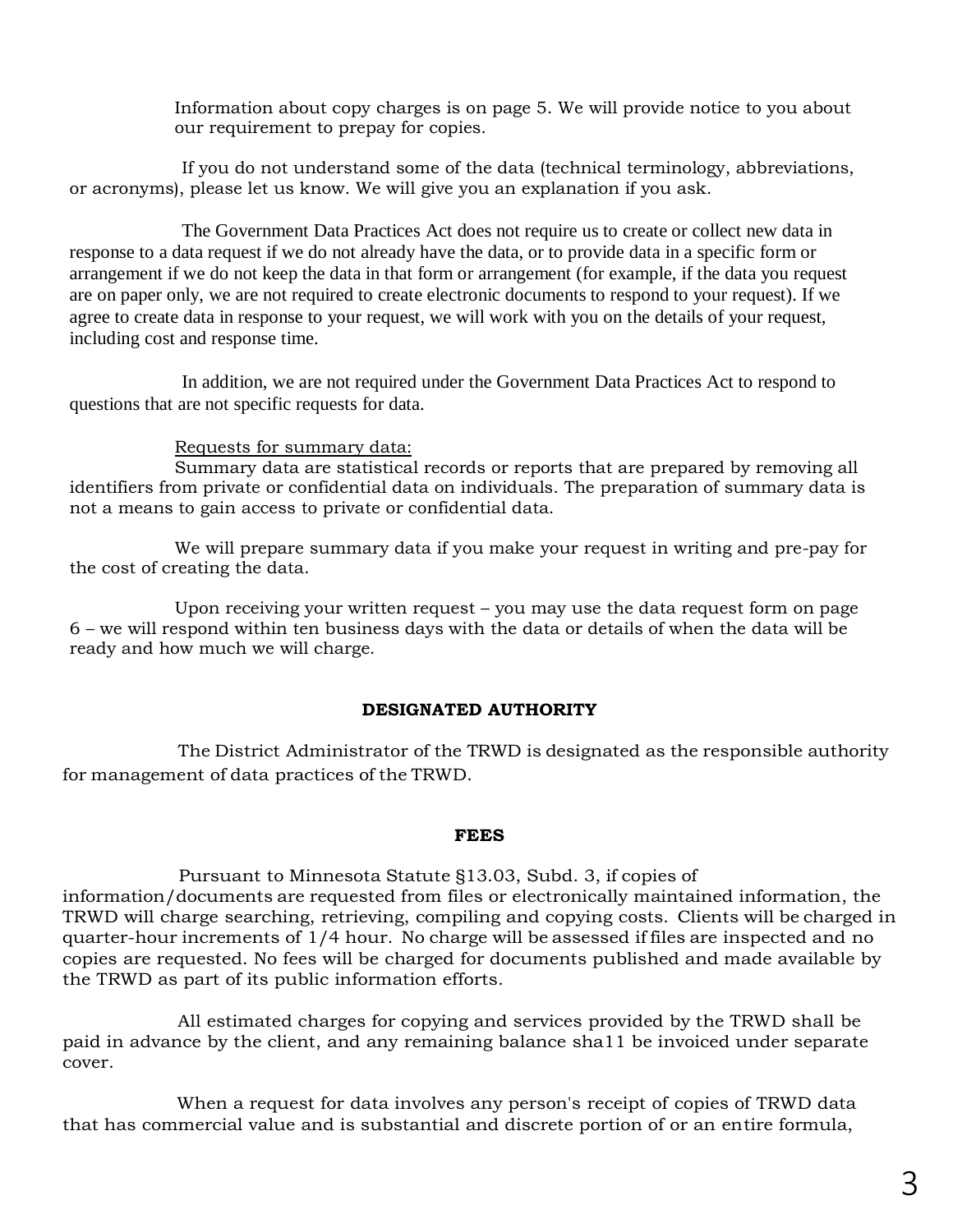pattern, compilation, program, device, method, technique, process, data base, or system developed with a significant expenditure of public funds by the agency, the TRWD may charge a reasonable fee for the information in addition to the costs of making, certifying, and compiling the copies, with the fee charged to relate to the actual development costs of the information. The TRWD will provide sufficient documentation to explain and justify the fee being charged.

If the TRWD determines that the requested data is classified so as to deny the requesting person access, the TRWD will inform the requesting person of the determination either ora11y at the time of the request, or in writing as soon after that time as possible, and will cite the specific statuto1y section, temporary classification, or specific provision of federal law on which the determination is based. Upon the request of any person who is denied access to data, the TRWD will certify in writing that the request has been denied and cite the specific statutory section, temporary classification, or specific provision of federal law upon which the denial was based.

Data Practices Copy Costs:

This government entity charges data subjects for copies of government data. These charges are authorized under Minnesota Statutes, section 13.03, subdivision 3(c).

You must pay for the copies before we will give them to you.

*For 100 or fewer paper copies – 25 cents per page*

100 or fewer pages of black and white, letter or legal size paper copies cost 25¢ for a one-sided copy, or 50¢ for a two-sided copy.

*Most other types of copies – actual cost*

The charge for most other types of copies, when a charge is not set by statute or rule, is the actual cost of searching for and retrieving the data, and making the copies or electronically transmitting the data (e.g. sending the data by email).

In determining the actual cost of making copies, we factor in employee time, the cost of the materials onto which we are copying the data (paper, electronic media, etc.), and mailing costs (if any). If your request is for copies of data that we cannot reproduce ourselves, such as photographs, we will charge you the actual cost we must pay an outside vendor for the copies.

## **SUBMITTING YOUR DATA REQUEST**

The following form shall be used for all data requests. Submit your requests and all inquiries regarding data requests or the availability of data from the TRWD to:

> District Administrator Two Rivers Watershed District Kittson County Courthouse 41O S. 5th Street, Suite 112 Hallock, MN 56728

Phone: (218) 843-3333 Website: www.tworiverswd.com